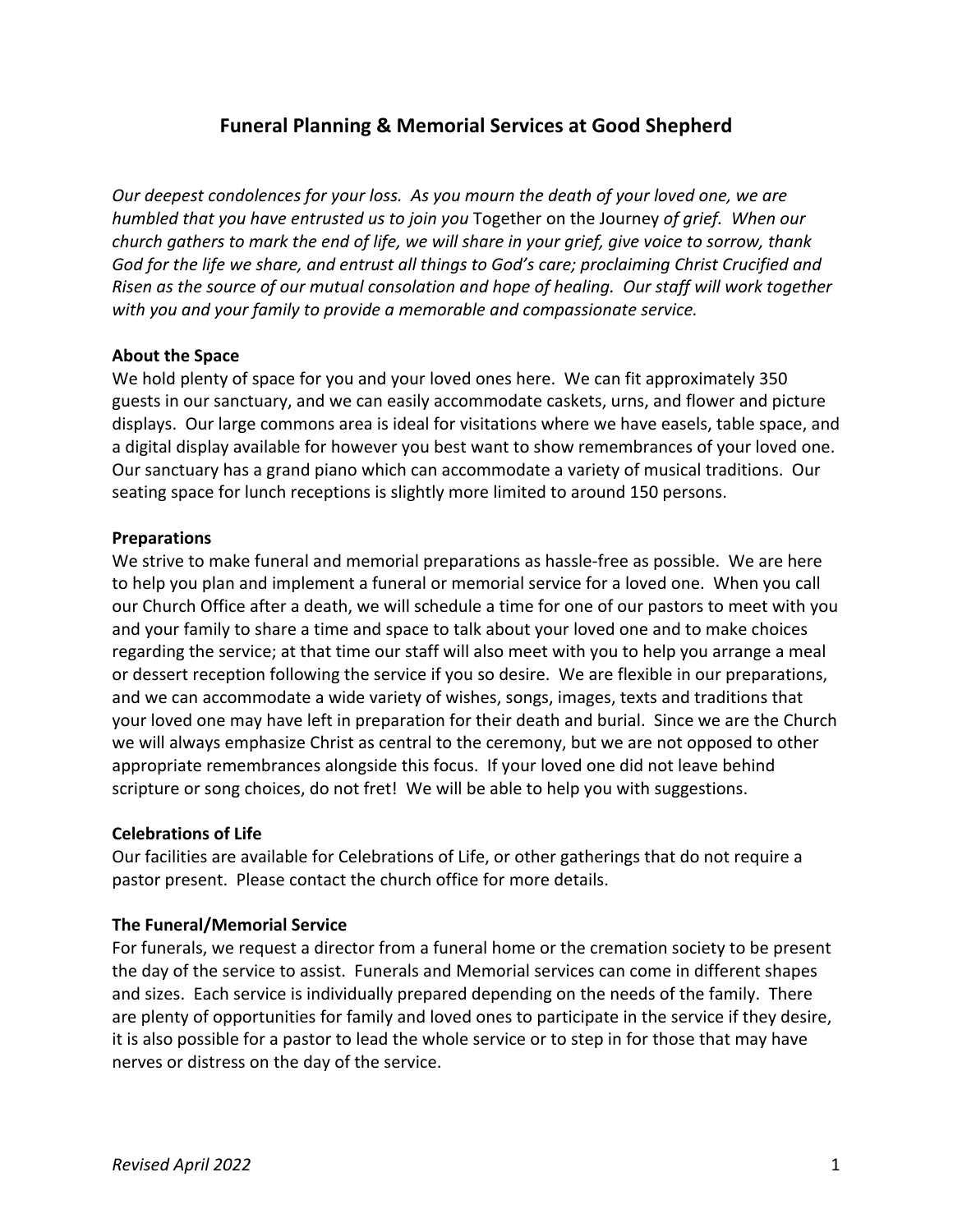Many parts of the service are optional and can be discussed with the officiating pastor. A service may include: three or four songs, thanksgiving for baptism, Prayer, time for tributes, scripture, a message from the officiating pastor, the creed, Holy Communion and a commendation. Additional elements could certainly be added to this basic outline.

We are not equipped to perform rituals or rites outside of Christian Traditions such as Masonic Rituals, Military Salutes or other rituals of extra-religious or organizational belief systems in our building. If you or a loved one desire these ceremonies we do not discourage them, but we kindly ask that you host them elsewhere, such as at the graveside. We do provide pastoral presence at the graveside if the family wishes to continue Christian Rites in that setting.

## **Receptions**

We believe it is an important part of the grieving process to eat together. Our volunteer kitchen staff here at Good Shepherd is here for you. If you desire to have a meal or dessert reception after the service, our staff will go over our menu options and cost when we meet with you to plan. Our volunteer kitchen staff must be onsite if anything is served from the kitchen. Our current Facility Usage Policy does not allow potlucks for church sponsored events such as funerals. All food we serve must either be catered or made in the church kitchen. However, it is possible for the family to furnish food through an outside catering service.

## **Costs**

The use of Member or Non-Member pricing shall be determined solely at the discretion of Good Shepherd and its staff. Our fee schedules are set as guidelines, and may be adapted for a case-by-case basis. These costs are solely to cover the labor, building requirements, and basic resources involved; Good Shepherd does not profit from hosting funerals. As a gesture of good faith, in some cases, where membership is within a degree of separation of the family, or because of other close associations with our church body; a discount of \$100 may be applied to non-member church usage fee, with the remaining pricing set at Non-Member rates. Any such discount is also at the discretion of Good Shepherd and its staff. *(Please reference the final page of this document for our entire fee schedule.)*